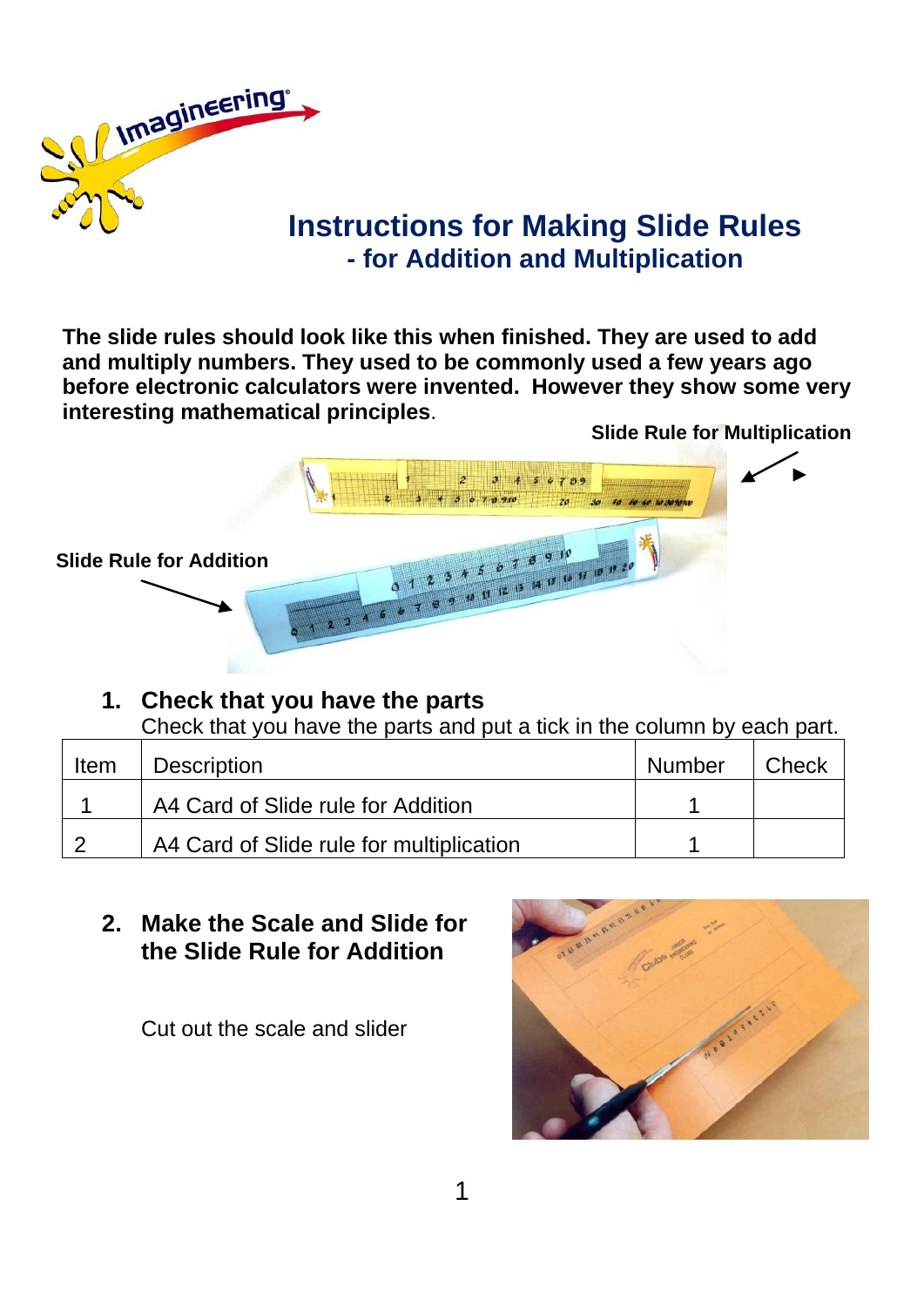With the back of a pair of scissors and a ruler score the card to make it bend easily





Bend the Scale to make an equilateral triangle and glue.

Hold the Scale in a triangular shape with "Engineering Clamps" or Paper Clips until the glue has set.

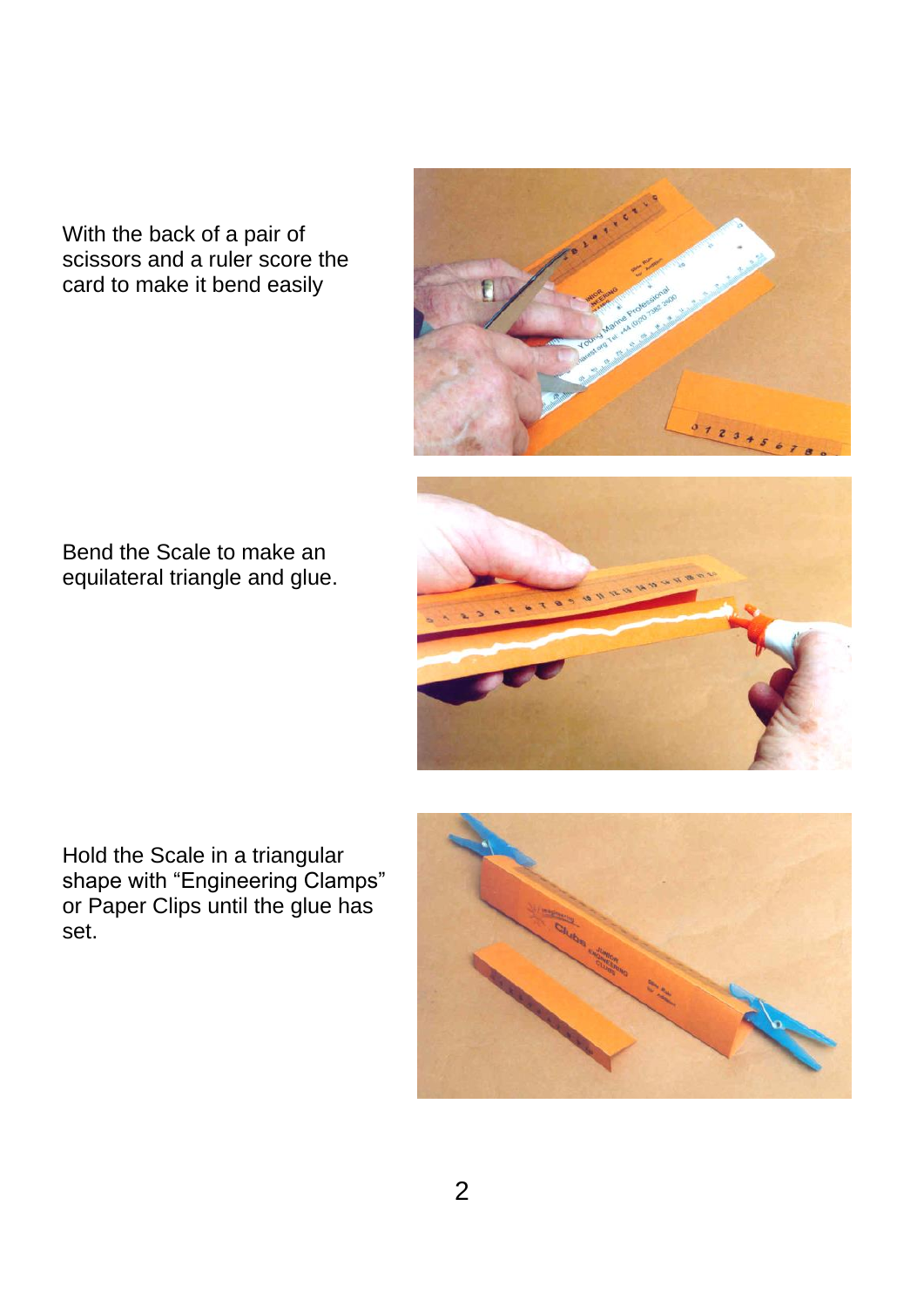Score and bend the Slider so that it fits on the top of the Scale as shown in the picture. This shows the slide rule adding 2 to any number up to 10. The upper 0 mark on the Slider is aligned with the lower 2 of the Scale. The answer is given on the lower Scale by the alignment of the number to be added to 2.



The next picture shows the slide rule set to add 3 to any number. The arrows show 3 being added to 6 to make 9.



#### **3 Make the Scale and Slide for the Slide Rule for Multiplication**

Cut out and make the Scale and Slider in exactly the same way as the Addition Slide Rule. This picture shows the slide rule multiplying 2 by any number up to 10. The upper 1 mark of the Slider is aligned with the lower 2 of the Scale. The answer is given by the alignment of the number to be multiplied by 2 on the lower Scale.